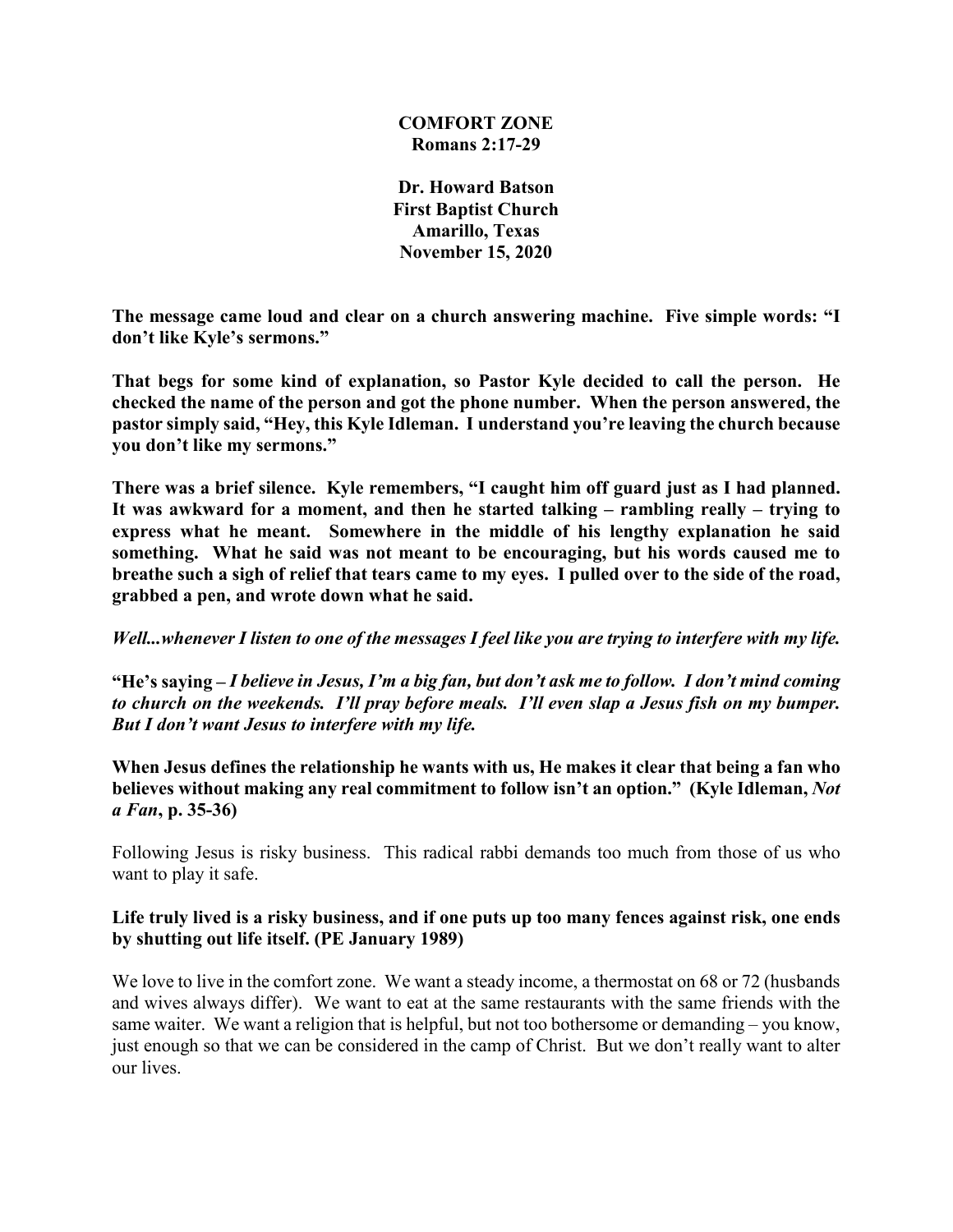There is a real way in which those of us born into the faith are greatly disadvantaged. Oh, of course I would have it no other way. But those of us who are born into Christian families become so comfortable with the love of God that we think His forgiveness is a birthright and heaven is the natural outcome of being a member of our "good family."

Some of us have never walked on the other side of life. We don't realize the emptiness that comes from being spiritually starved. We have a banquet set before us each Sunday – all you care to eat. Some of us have small appetites – most majoring in spiritual desserts.

Somewhere down the line, someone in our family proclaimed Jesus as Lord. They surrendered themselves radically to His Lordship. We, somehow, inherited our religion – but by the time it was passed down to us it was warmed over, having lost its original zest and freshness – like mashed potatoes left overnight in the pan. There is a pathetic familiarity about the faith.

We don't really know what it feels like to be without a Savior. We can't imagine ever living without the hope that comes from the long shadow cast by the cross. We don't know life without the empty tomb, life without the promise of eternal existence. We, in some way, avoided the radical choice to surrender our lives to Christ because it was just the natural and expected thing to do. We eased into our faith, much like the cautious swimmer goes rung by rung on the pool ladder. (When they were small, my kids would beg me to jump into the frigid water at the Southwest Park pool. Somehow, I tried to swim without getting very wet. It didn't work very well. Besides, they wanted me to plunge and wrestle – so I learned to just jump in and get the exhilarating chill behind me.)

Have you ever met someone who did not have the "advantage" of growing up in a "Christian home"? Have you ever seen the excitement of the faith for someone whose conversion causes him to have a radically different life?

They know what it feels like to think of death as the end. They know the terror of never being able to bask in the forgiveness of God. They know the pitiful results that come upon a family when Christ is rejected, when the church is ignored, when there is no family of faith to surround them. And they don't want to ever go back to that. No! No! They run away, as fast as they can, from any hint of life without a Savior.

They have made a radical choice – they have made Jesus their Savior. They have come to realize that He died for them, in their place, and they will never forget that. Unlike some of us who have always considered ourselves "pretty good," they know the depth and power of the grip of sin, and they will have nothing to do with it. They want to serve, to be active. Like an excited kid in a candy store, they volunteer for more positions of service in the church than any one person could ever do. But they don't want to be left out. They want to be a part of everything good, everything that will spread the good news of God's love through Christ. They are willing to risk, to do things that they would have never imagined themselves able to do because they have made themselves available to God and His service. They let go and let God.

Some of us are so accustomed to the gospel story that we have forgotten, or never really realized, its radical, risky message.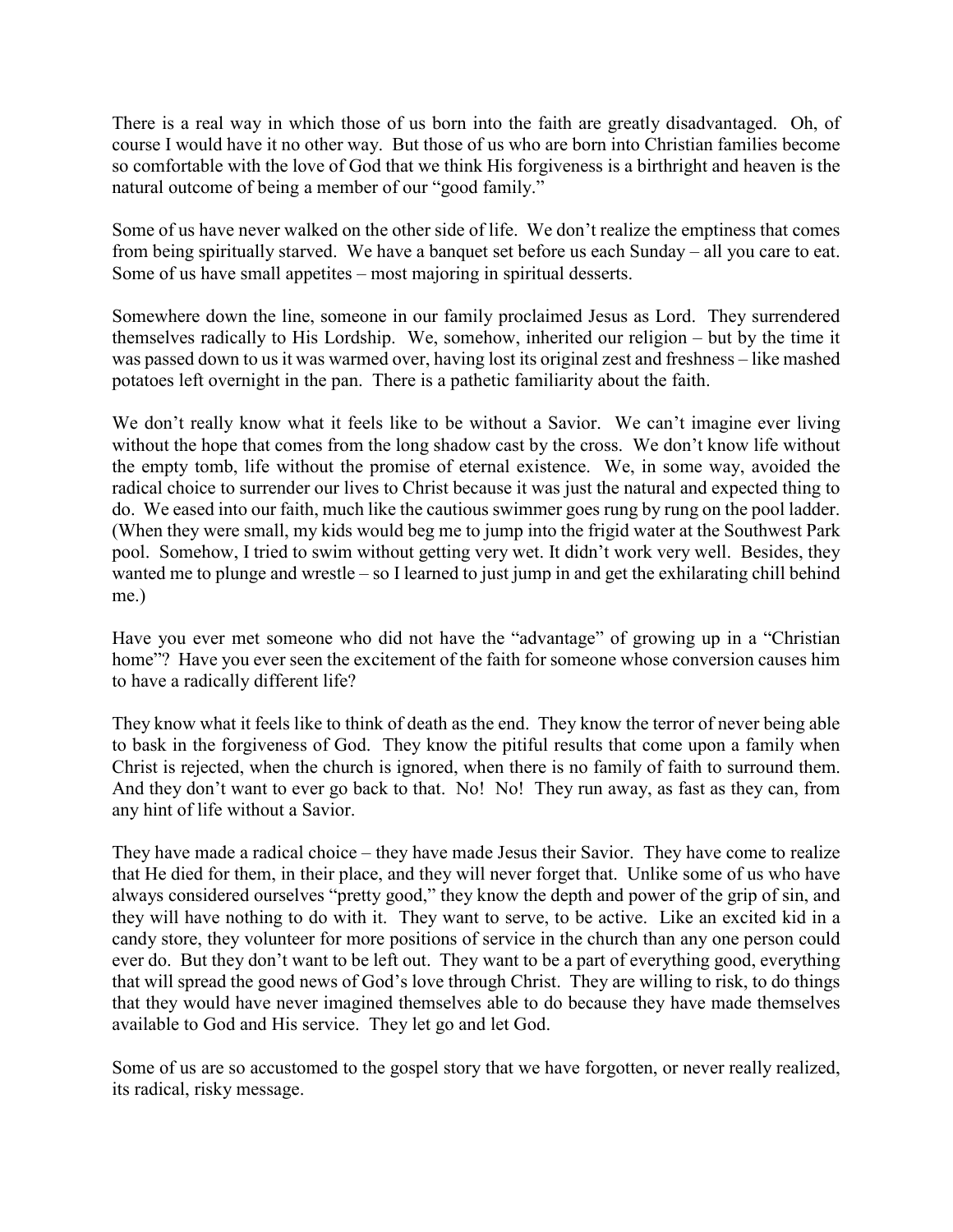•like the man whose house is located beside the airport, who sleeps at night never hearing the jets as they shake the walls of his house with their sonic boom

•like the lady who lives next to the bakery, we live in the aroma – yet we are so accustomed to it that we hardly smell it until someone else makes mention of it

•like the laborer who mans the jackhammer, we are numbed by the persistent, pounding pulse.

It is a very dangerous state to be in. Especially when it is the call of Christ and His bride, the church, to which you have become so accustomed.

That is the way it was with the Jewish people in Romans 2. They had been chosen by God to have a special relationship with Him. They were to be His people and He their God. Abraham was a risky follower of God. This God was new to Abraham, the moon-worshipping Mesopotamian. God asked him to follow in faith, He asked Abraham to risk on numerous occasions. First, God asked him to leave a good life behind, a life filled with comfort, wealth, and family. God asked him to move from the known to the unknown. He asked him to find his reward in what he could not see – a great nation; in what he would impart – a blessing. Abraham's decision to follow a God he did not really know was a radical decision!

**Harold Lamb's** *Life of Alexander the Great* **describes the consternation which came upon the Greek army as it followed Alexander across Asia Minor when they discovered they had marched clear off the map. The only maps they had showed only a portion of Asia Minor. The rest was a blank space, and they filled it in as they went along. Their maps told them where they had been and not where they were going. Our world has marched off many maps, and new ones must be drawn. (Rev. Ken Miller, SF January 1989)**

So it was with Abraham. He was asked to risk it all. His very reward was to rest in the multitude of his descendants. That is to say that if God were going to keep His side of the bargain, Isaac, Abraham's son, would have to bear the line of blessing. But now, even as things seemed for once as if they were going well, God asks Abraham to do the strangest, most incredible deed. God asked him to kill the very son that He had given to him and Sarah in their old age. Abraham responds in obedience. He binds his son as a sacrificial beast and is ready to do the foolishness of God. But instead of breaking Abraham, it brings him to the summit of his lifelong walk with God. It was a test. God needed to know, Abraham needed to know – would Abraham be willing to risk obedience? You remember the story. Abraham risked it all, and God spared Isaac.

God speaks. "Do not stretch out your hand against the lad, and do nothing to him, for now I know that you fear God, since you have not withheld your son, your only son, from me."

God had to see if Abraham was willing to love Him with a risky love.

Abraham lived a life of risk-filled, faithful obedience. He made the radical choice. But what about his descendants? As the children, grandchildren, and great-grandchildren of Abraham began to multiply and fill the earth, they refused to take the risk of obedience. They wanted to live in the comfort zone. They took great pride in their ancestry. "We don't have to live a life of risk. We are Abraham's children. Hey, who do you think I am? I'm Abraham's son."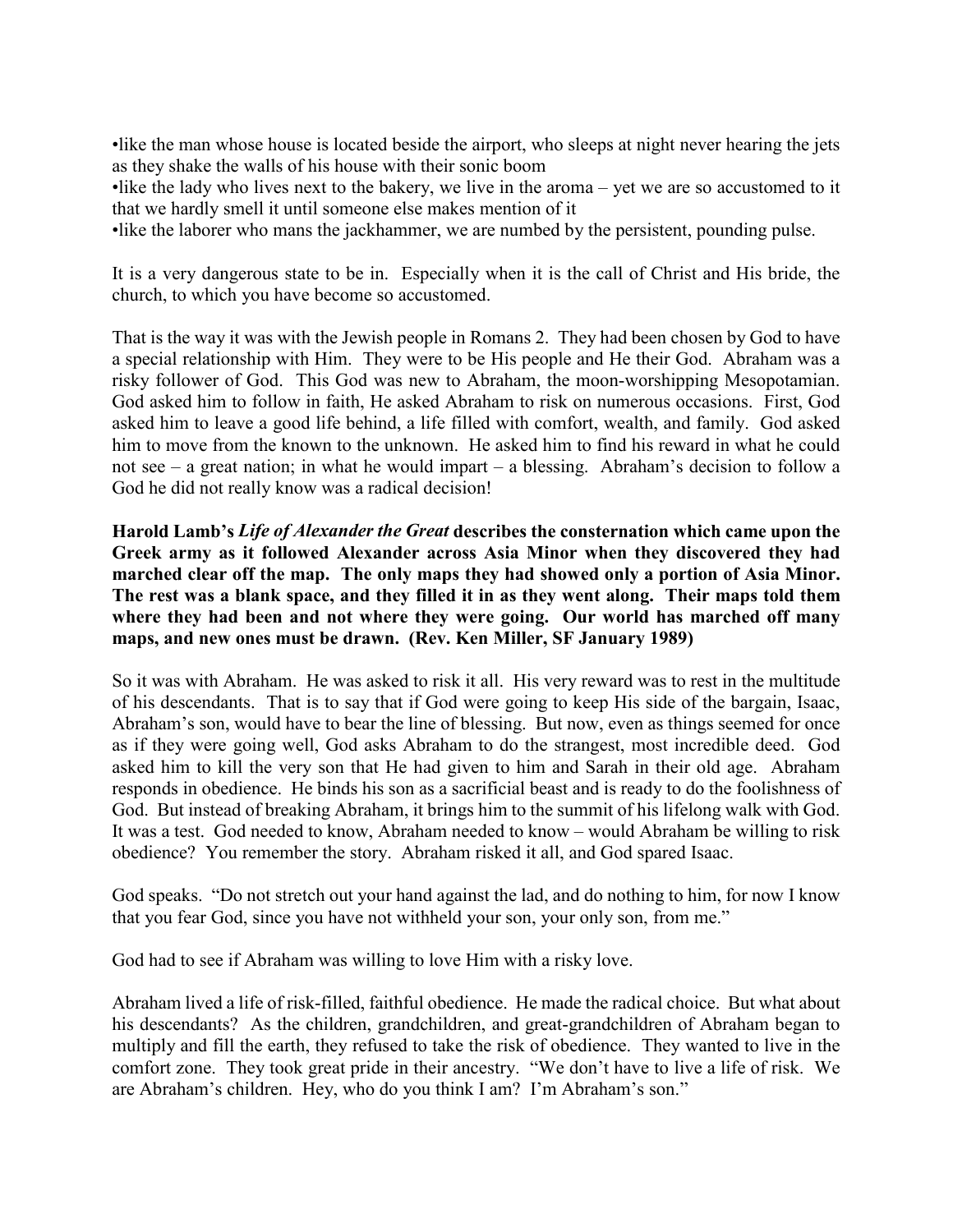The most ironic thing happened. Instead of following in the steps of Abraham, instead of doing the risky things that God asked them to do, instead of being radically obedient to God as Abraham had been – leaving all behind and going form the known to the unknown – the children of Abraham simply refused to obey God, to do what He asked. They simply pointed to Abraham and said, "We are with him. We earn credit for the things that he has done!"

Their argument was clear:

- 1. God made a deal with Abraham.
- 2. We are in on the deal; we will be the people of God simply because we are born Jews.

3. We do not have to obey God. Our heritage is enough. God has given us His law and He has marked us as His people by the act of circumcision.

4. We don't have to make the radical choice of obedience. We'll just pick the fruit that comes from Abraham's obedience. We can live on the faith of our fathers.

In Romans 1:18, Paul has said the wrath of God is poured out on all ungodliness and wickedness. And then he sketches the sins of the Gentiles who deliberately reject the revelation of God they have received.

But now, in chapter 2, he draws a bead on the Jews. They are also, like the Gentiles, entrapped by sin's merciless power. And despite their posturing as God's unassailable elect, they will be subject to God's impartial scrutiny at the judgment. Paul, in this chapter, is getting rid of all the props that enable the Jews to ima gine that they are righteous before God in any other way than faith in the Messiah Jesus. The message in Romans 2:1-29 is clear: God judges all humanity in accordance with truth, and God will disregard anyone's ancestry and judge each according to his or her obedience to the law, whether the written law or the law written on their hearts.

And, of course, this leads all men to declare that they can't do it, and they must turn to the Messiah who pays for their sin. (David Garland, forthcoming commentary on Romans)

### Romans 2:17-29

"Hold it," Paul says to those in the city of Rome. "Your covenant with God was not a substitute for obedience."

### Verses 17-24

You Jews think that just because God gave you His law that you are promised to miss the wrath of God. You are hypocritical, never risking being obedient to God. You go around judging others when you, yourself, are doing the very things you criticize in others. You sit back and conclude, "Oh, I'm a Jew and God will always overlook my half-hearted commitment to Him." Paul charges, "You disgrace the name of God." Your relaxed, noncommittal attitude toward God is blasphemy against His holy name.

### Verses 28-29

Your descendancy does not make you a Jew, a member of God's people. Your radical obedience of the heart is what makes you part of the people of God.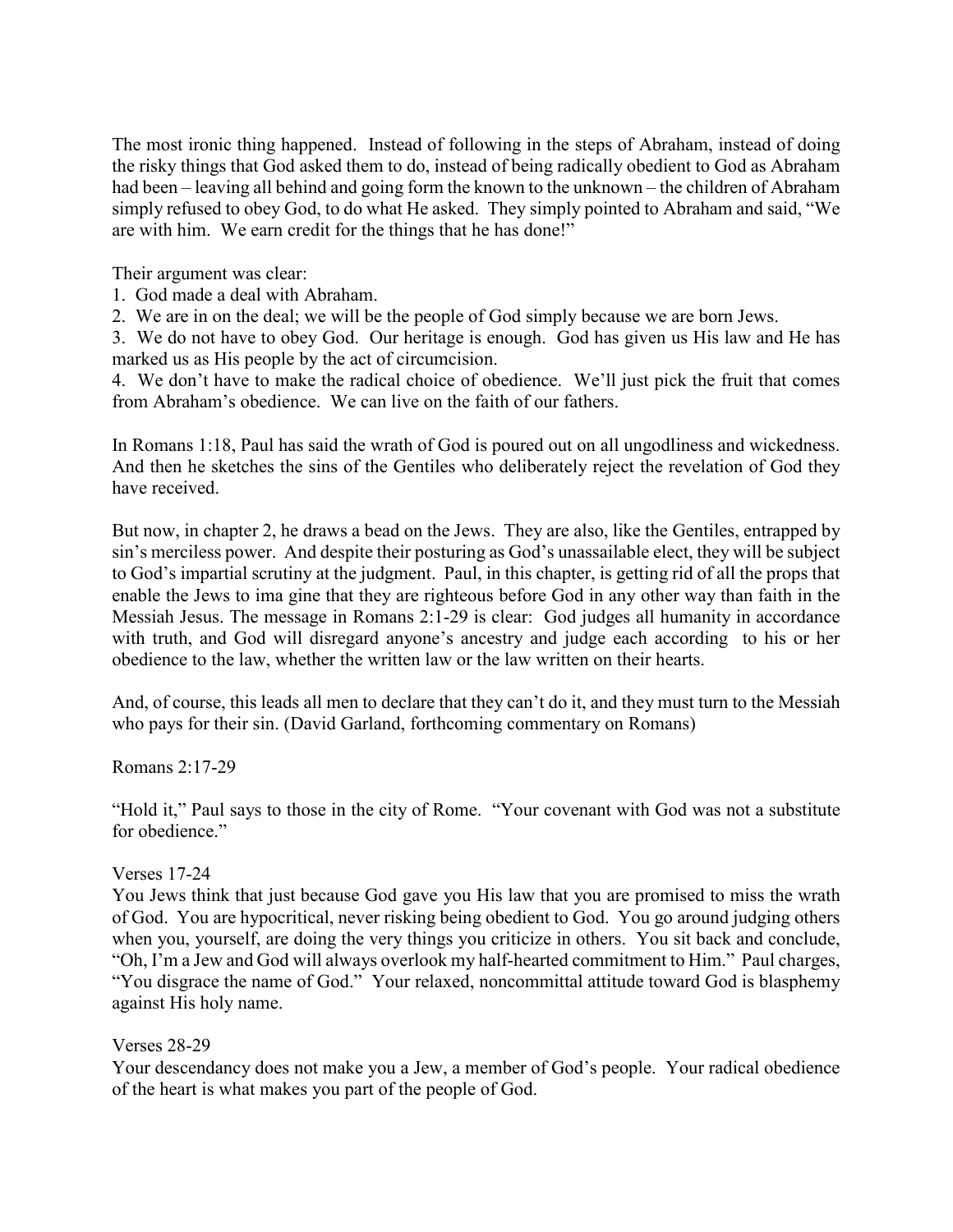We read the book of Romans and wonder, "How could the Jewish people become so accustomed to the promises of God that they depended on the fierce faith of their forefathers rather than seeking a vital, sacrificial relationship to God for themselves?"

What about you? What about me? Have you made a personal choice to risk a radical call of Christ? Have you counted the cost of following a Savior who demands so much?

**Both Samuel Chase of Maryland and Elbridge Gerry of Massachusetts were among the original signers of the Declaration of Independence. Chase, a huge man of 250 pounds, was asked by Gerry why he was willing to risk his significant property holdings to sign the Declaration. Chase turned to the frail Gerry and replied, "It's you who will have the far more difficult time. With your slight build, you're likely to keep dangling on the gallows while I will only but suffer for a moment." We are each called to count the cost of commitment. (***Preaching***, Vol. 3, No. 5)**

Or have you, like the Jews, simply sat and pointed to the obedience of your parents and grandparents and declared, "I'm with them." You have casually accepted the God of your family without ever really having a personal relationship to Him. Simply put, you've never answered the call of Christ for yourself, the call of the cross.

Sometimes churches like ours, churches with a great history of faithful forefathers, can act just like these Jews. We, too, can exhibit a spirit of entitlement, pointing to our past, being hopeful because of our heritage. But that's not the way we do business at First Baptist Church of Amarillo. Every generation must and will start new by accepting the radical call to discipleship.

The story we're called to tell and live and die by is one of risk confronted, death embraced. What's more, Jesus calls us to walk the narrow way, take up a cross with him daily. It's terribly risky business. Ask that bright company of martyrs that quite recklessly parted with goods, security, and life itself, preferring to be faithful in death rather than safe in life. (Leadership. Vol. 12, No. 1)

**The relation of Christ, the meaning of our atonement, the risk one runs to have God at his elbow, the inevitable concomitant of our salvation means that at this cross there is no place for observers. There is no detached ground; there are no uninvolved ones. We are caught here. Cross means nailed here. There are no spectators.... We are all "on stage." You are in it: the drama of the redemption of the world. But not alone – there are no single crosses anywhere, anymore. All our crosses participate in His. (***Preaching***, Vol. 3, No. 5)**

Some here have never really taken the risk for themselves.

Some of you here need to answer the call of Christ for the first time – no longer depending upon your family for your salvation. Others of you are ready to risk to give God more control of your life, to develop your relationship to Him.